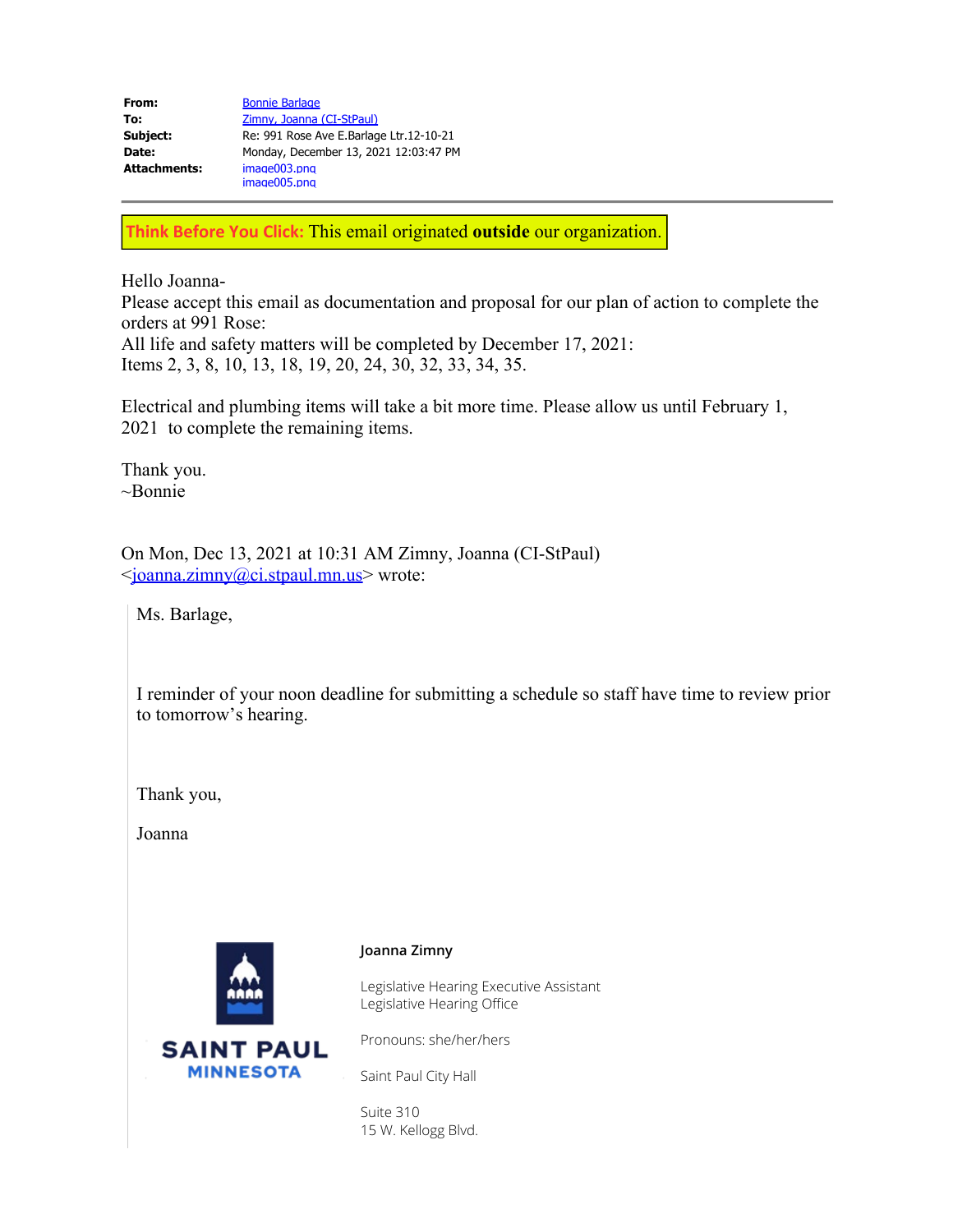Saint Paul, MN 55102 P: 651-266-8515

j[oanna.zimny@ci.stpaul.mn.us](mailto:Sharon.KennedyVickers@ci.stpaul.mn.us)

[www.StPaul.gov](https://www.stpaul.gov/legislative-hearings)

Please consider the environment before printing this email

**From:** Zimny, Joanna (CI-StPaul) **Sent:** Friday, December 10, 2021 9:47 AM To: Bonnie Barlage <br/>
<u>bonnieb@midwestgirg.com</u>> **Cc:** Franquiz, Efrayn (CI-StPaul) [<efrayn.franquiz@ci.stpaul.mn.us](mailto:efrayn.franquiz@ci.stpaul.mn.us)>; Neis, Adrian (CIStPaul) <[adrian.neis@ci.stpaul.mn.us](mailto:adrian.neis@ci.stpaul.mn.us)>; Perucca, James (CI-StPaul) <[james.perucca@ci.stpaul.mn.us>](mailto:james.perucca@ci.stpaul.mn.us); Shaff, Leanna (CI-StPaul) <<u>[leanna.shaff@ci.stpaul.mn.us](mailto:leanna.shaff@ci.stpaul.mn.us)</u>>; Wiese, Angie (CI-StPaul) <**angie.wiese@ci.stpaul.mn.us**> **Subject:** 991 Rose Ave E.Barlage Ltr.12-10-21

Attached please find a letter regarding the above matter.

Thank you,

Joanna



**MINNESOTA** 

## **Joanna Zimny**

Legislative Hearing Executive Assistant Legislative Hearing Office

Pronouns: she/her/hers

Saint Paul City Hall

Suite 310 15 W. Kellogg Blvd.

Saint Paul, MN 55102

P: 651-266-8515

j[oanna.zimny@ci.stpaul.mn.us](mailto:Sharon.KennedyVickers@ci.stpaul.mn.us)